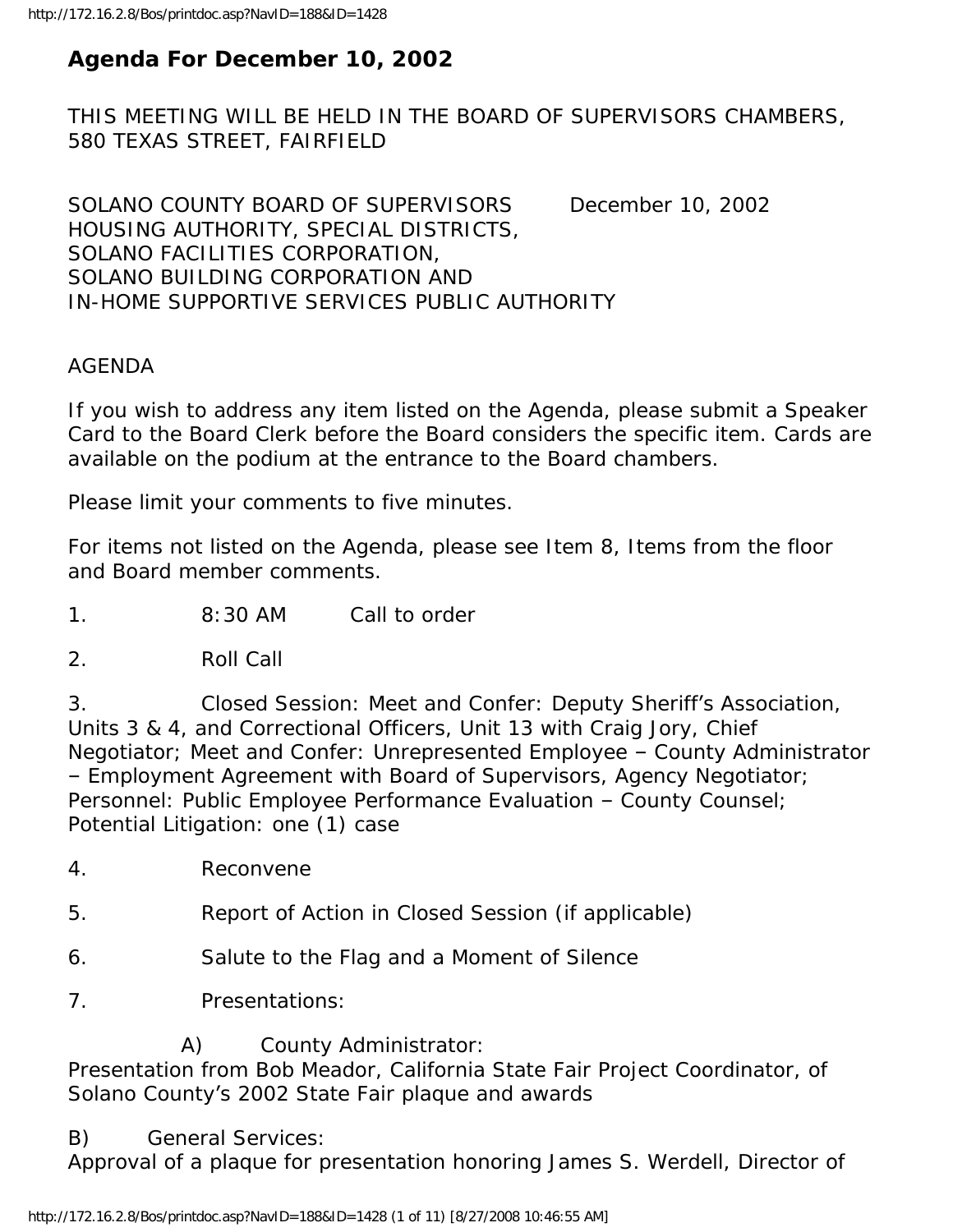the Department of General Services, for 10 years of service to Solano County (District 3)

## C) Library:

 Approval of resolutions and plaques honoring Ellen Anderson, Library Assistant, for 20 years of service to Solano County (District 3); Susan Bering, Library Assistant, for 29 years of service (District 1); Judy Ortiz, Senior Library Assistant, for 32 years of service (District 5)

and a plaque honoring Marianna Moore, Supervising Librarian, for 13 years of service (District 4)

D) Registrar of Voters:

Approval of a resolution and plaque honoring Rose M. King, Election Technician, for 20 years of service to Solano County (District 3)

#### 8. Items from the floor and Board member comments

This is your opportunity to address the Board on a matter not listed on the Agenda, but it must be within the subject matter jurisdiction of the Board. Please submit a Speaker Card before the first speaker is called and limit your comments to five minutes.

- 9. Additions to or Deletions from the Agenda
- 10. Approval of the Agenda
- 11. Approval of Consent Calendar

The Board considers all matters listed under the Consent Calendar to be routine and will adopt them in one motion. There will be no discussion on these items before the Board votes on the motion unless Board members, staff or the public request specific items be discussed and/or removed from the Consent Calendar. If you wish to address specific items on the Consent Calendar, please submit a Speaker Card before the Board takes action on the Consent Calendar and appropriately limit your comments to five minutes.

#### CONSENT CALENDAR

GENERAL GOVERNMENT

- 12. Clerk of the Board of Supervisors: Approval of Minutes: None
- 13. Board of Supervisors:

Approval of a resolution recognizing John P. Thompson, Vacaville City Manager, upon his retirement after 23 years of service to the City of Vacaville (Chairman Carroll)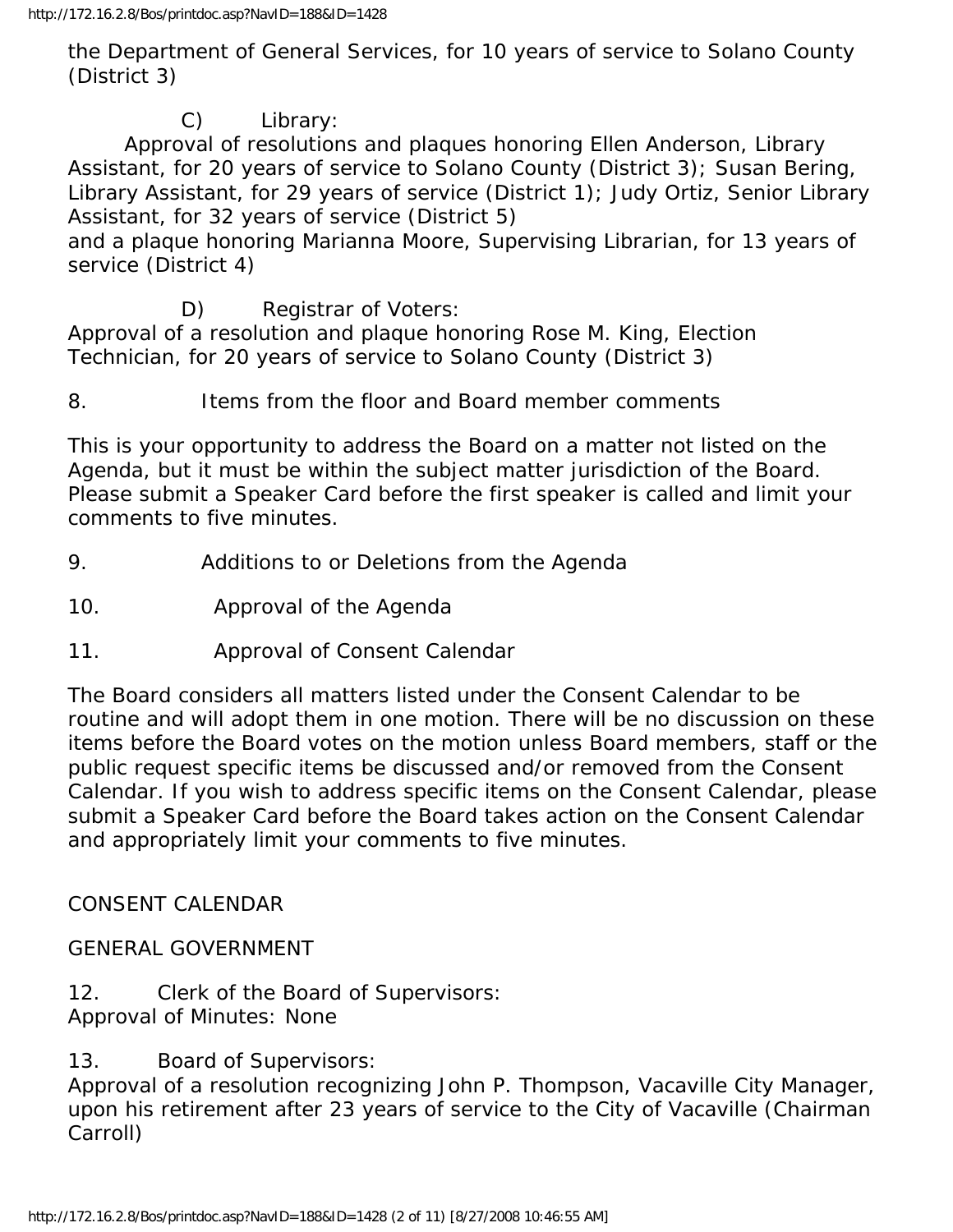## 14. County Administrator:

Approve the Office of Family Violence Prevention's submission of a grant application to the Judicial Council of California in the amount of \$45,000 for expansion of the Court Appointed Special Advocate (CASA) Program for a one year period beginning December 1, 2002

## 15. Auditor-Controller:

A) Approval of the quarterly examination of the books of the Solano County Treasury as of September 27, 2002 with all funds totaling \$469,732,465 B) Accept the Solano County Comprehensive Annual Report, Management Letter, Single Audit reports and Report on Agreed Upon Procedures for the fiscal year ended June 30, 2002

16. Assessor/Recorder:

 Approval of release from responsibility for unaccounted for fixed assets in the amount of \$5,700 (miscellaneous computer equipment)

17. General Services:

A) Approval of a resolution and plaque honoring Kenneth R. Mann upon retirement as an Equipment Mechanic for the Fleet Operations Division with over 30 years of service to Solano County (unable to be present)

B) Approval of a 2-year Lease Agreement beginning December 15, 2002 and ending December 14, 2004 for the Department of Child Support Services for 8,470 square feet of office space at 790 Chadbourne Road, Fairfield (total base rent cost of \$86,394 annually)

C) Approval of a Notice of Completion for the construction of the Health and Social Services Headquarters Building in Solano Business Park, 275 Beck Avenue, Fairfield at a total adjusted project cost of \$18,443,340

D) Approval of release from responsibility for unaccounted for fixed assets stolen from the Cement Hill radio vault on July 7, 2002 with an estimated current market value of \$1,560

E) Approval of a Notice of Completion for partial re-roofing of the Hall of Justice, 321 Tuolumne Street, Vallejo; approval of a Notice of Completion for complete re-roofing of the Agriculture/Cooperative Extension/District Attorney Building, 501 Texas Street Fairfield (total project costs of \$597,145)

18. Treasurer/Tax Collector/County Clerk:

 Approval of a resolution authorizing the Treasurer/Tax Collector/ County Clerk to join the Investment Trust of California, a Joint Powers Authority

## HEALTH AND SOCIAL SERVICES

19. Health and Social Services:

A) Approval of revisions to the Solano County General Assistance Minute Order to comply with decisions made regarding implementation of Electronic Benefit Transfer and other legal/procedural changes

B) Approve the Description of Proposed Expenditures of the Rural Health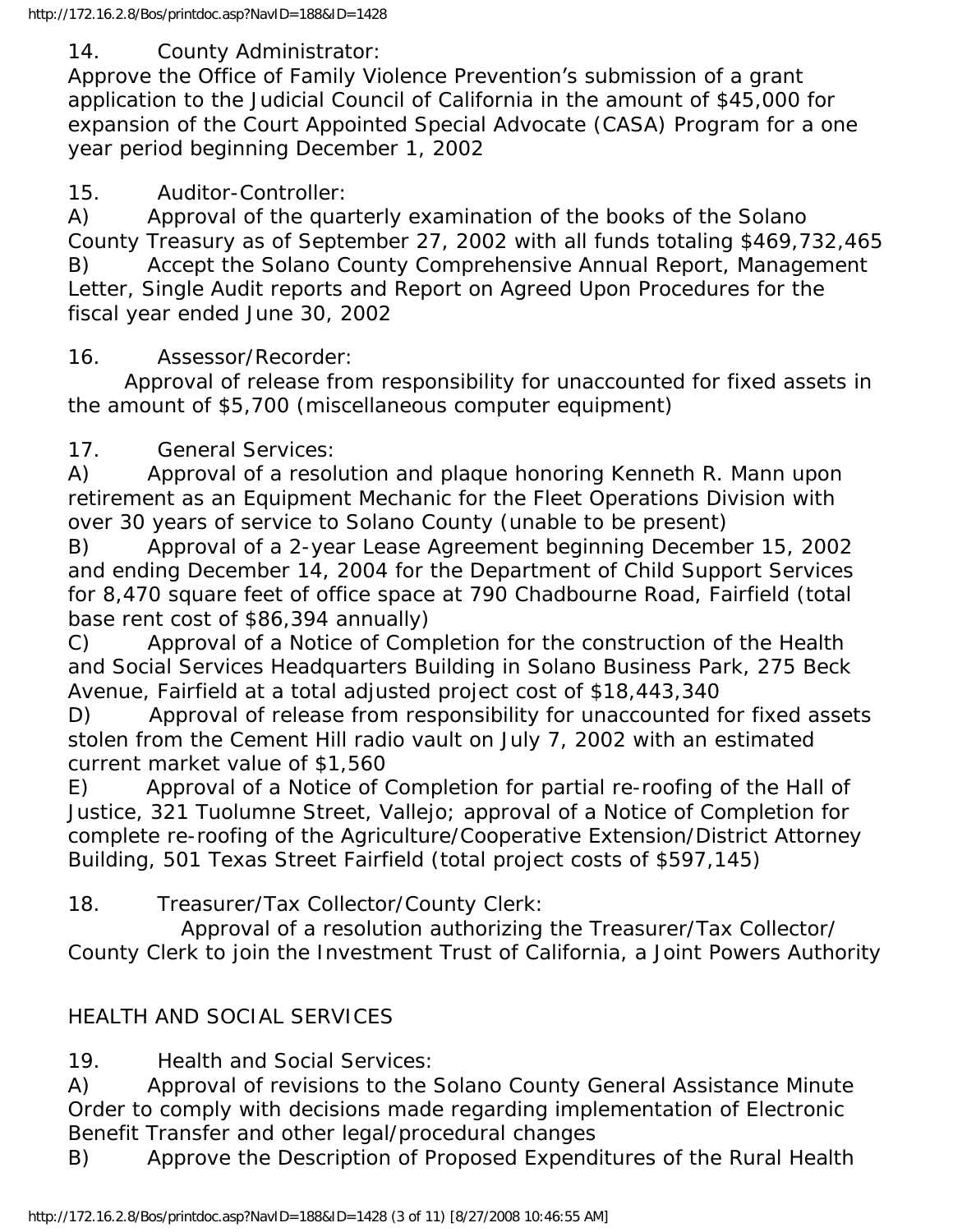Services Program funding for FY2002/03; authorize the Chairman to sign a certification of the proposed expenditures

## CRIMINAL JUSTICE

20. Department of Child Support Services:

Approval of a contract with Specialized Litigation Services, Inc. for the service of court documents related to the enforcement of child support at a cost not to exceed \$247,500 for the period of December 16, 2002 to June 30, 2004

21. Sheriff/Coroner/Public Administrator:

A) Approval of a service renewal contract with Youth & Family Services in the amount of \$638,033 to provide drug and alcohol treatment services to inmates incarcerated in the Solano County Jail for the period of January 1, 2003 through December 31, 2004

B) Approval of a contract with Justice Benefits, Inc. for the provision of consulting services to increase federal financial participation to Solano County

#### LAND USE/TRANSPORTATION

22. Transportation:

A) Approve a Resolution of Summary Vacation of Drainage Easements Adjoining Columbus Parkway (Vallejo area)

B) Approval of a Notice of Completion for the Lemon Street Sidewalk Project completed by NorCal Concrete, Inc. at a final cost of \$74,190 (Vallejo area)

C) Approval of an agreement with ABB, Inc., Wind Power Development for road maintenance and repair of County roads related to construction of the Sacramento Municipal Utility District wind power project in the Montezuma Hills area

D) Accept the offer of dedication of property from Erik A. and Christy M. Freese for road purposes on Weber Road

23. Environmental Management:

 A) Approval of contract extensions and increases for professional service agreements with Pacific Municipal Consultants for planning services up to \$91,000 and LP2A for building plan check and inspection services for up to \$127,000; approve an increase in contracted services and other professional services totaling \$488,000, offset by unanticipated revenues of \$467,000 for environmental documents and related planning services and salary savings of \$24,000 (4/5 vote required)

B) Receive and file the final Draft Solano County Area Plan for Hazardous Materials Emergencies; accept a grant award of \$9,620 from California Office of Emergency Services for a countywide exercise utilizing the Area Plan; authorize the Director of Environmental Management to sign the grant agreement; authorize an Appropriation Transfer Request to increase Unanticipated Revenue and Expenditures for professional services in the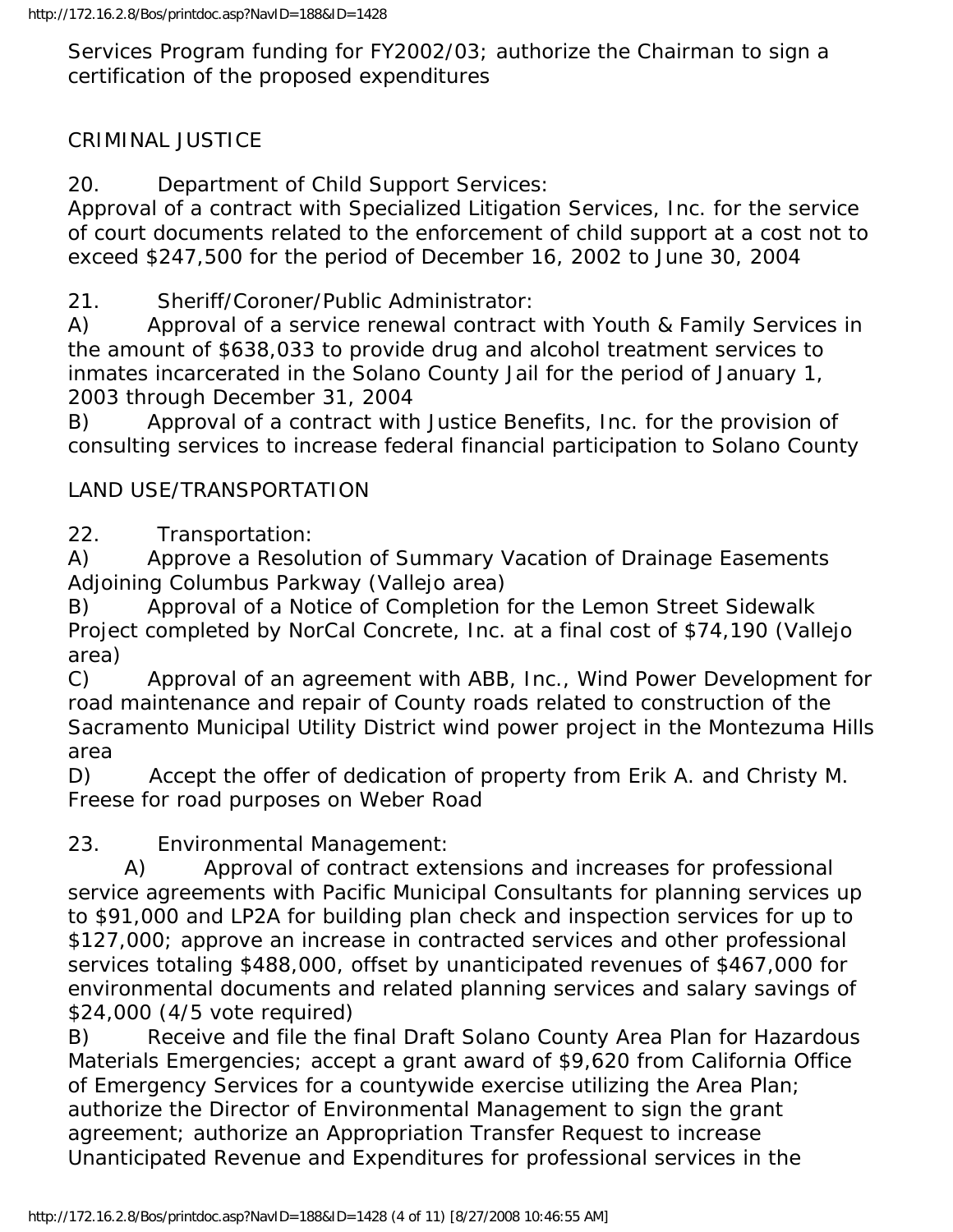departmental budget in the amount of \$9,620 (4/5 vote required)

### **OTHER**

24. Library:

 Approval of an agreement with the City of Vallejo to provide Library services (funding provided from the Library's Fund 4 and the City of Vallejo)

## 25. Agriculture:

A) Accept a report of the County's 2002 United Way Campaign; approval of a resolution of commendation for the Campaign

B) Authorize the Agricultural Commissioner to execute an amended agreement with the State in the amount of \$44,340 for the Sudden Oak Death Regulatory Program through January 2003; approval of a resolution amending the Allocation List to extend 1.0 Limited Term Agricultural Biologist/Weights & Measures Inspector Trainee from December 1, 2002 through January 31, 2003; approval of an appropriation transfer in the amount of \$7,215 from Unanticipated Revenue for inspection and survey costs associated with the Sudden Oak Death Program(4/5 vote required)

## SPECIAL DISTRICTS GOVERNED BY THE BOARD OF SUPERVISORS:

Rural North Vacaville Water District

#### 26. Transportation:

 Adopt the proposed FY2002/03 operating budget and approve an appropriation transfer in the amount of \$64,629 of Unanticipated Revenues and Expenditures for the ongoing operation of the Rural North Vacaville Water District (4/5 vote required)

East Vallejo Fire Protection District: Quarterly Meeting

27. Auditor-Controller:

Accept the audit of the East Vallejo Fire Protection District for the fiscal years ended June 30, 2002 and 2001

#### SCHEDULED CALENDAR

28. Rescheduled Consent Items: (Items pulled from Consent Calendar above)

- $(A)$   $E)$
- $(B)$  F)
- $(C)$   $G)$
- $D)$  H)

## GENERAL GOVERNMENT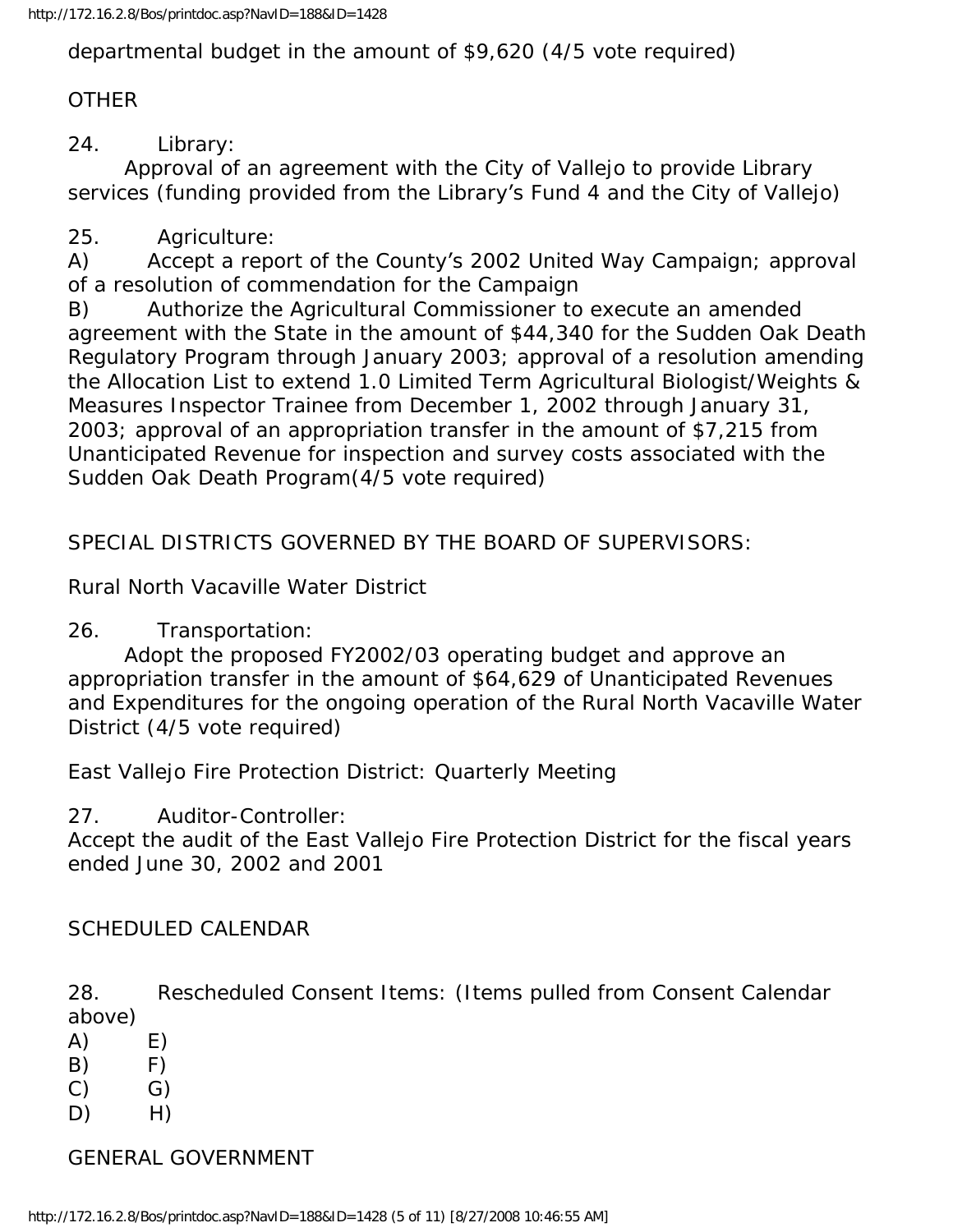29. County Administrator:

A) Receive a presentation and accept a report on a Management/ Organizational Study of the Assessor/Recorder's Office from Strategica, Inc.; refer the Report to the County Administrator's Office to develop recommendations for a phased implementation, in collaboration with the newly elected Assessor/Recorder

B) Accept a progress report from the Office of Family Violence Prevention and consider approval of amendments to the Strategic Plan

#### 30. General Services:

Consider approval of actions in support of upgrading security systems in the Solano County Pre-Sentence Detention Facility, 530 Union Avenue, Fairfield including:

approval of an appropriation transfer request in the amount of \$1,550,160 in the Accumulated Capital Outlay (ACO) Budget (4/5 vote required)

approval of an appropriation transfer request of \$515,750 from Public Facilities Fees Contingencies to the Project Budget (4/5 vote required)

approval of an appropriation transfer request transferring the 3,000,000 budget associated with the Sale of the West Texas Street property from the Downtown Project budget into the ACO fund and authorize the use of \$830,160 from the sale towards the Jail Security Upgrades project

approve an agreement with Hellmuth, Obata & Kassabaum, Inc. in an amount not to exceed \$233,750 to undertake Phase II of the Jail Security Project

31. Registrar of Voters:

Consider approval to award a \$4,065,165 contract to Diebold Election Systems to provide a Direct Recording Electronic Touchscreen Voting System for precinct voting and an Optical Scan Voting system for absentee voting; authorize the County Administrator to execute the contract with Diebold Election systems; approve an appropriation transfer of \$1,823,851 from General Fund Contingencies for the County's share of cost of the replacement voting system (4/5 vote required); approve an appropriation transfer of \$2,297,314 to appropriate Unanticipated Revenue of State Proposition 41 Funds to cover the State share of cost of the replacement voting system (4/5 vote required)

#### HEALTH AND SOCIAL SERVICES

32. Health and Social Services:

A) Consider a proposal to operate a three chair dental clinic as a two year special project in Vallejo serving indigent and uninsured adults and children; direct the General Services Department to negotiate a two-year lease and assist with the renovation of the 2920A Sonoma Boulevard facility

B) Consider approval of the Public Health Preparedness and Response to Bioterrorism Plan for Solano County; authorize the Chairman to sign an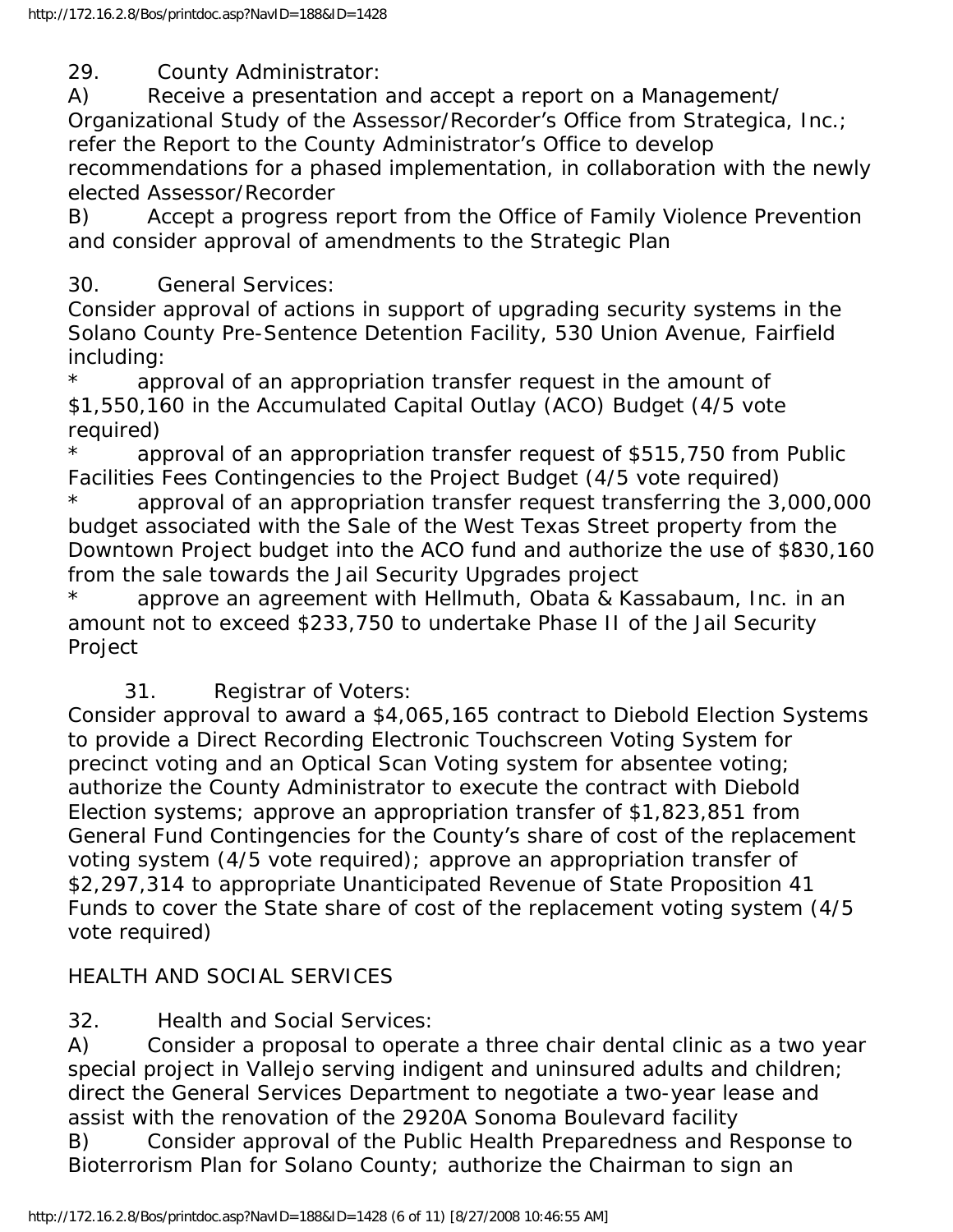agreement in the amount of \$123,532 with the State for Public Health Preparedness and Response to Bioterrorism; authorize the Chairman to sign a certification for the Bioterrorism Preparedness and Response Plan in the amount of \$432,272

#### SPECIAL DISTRICTS GOVERNED BY THE BOARD OF SUPERVISORS:

In Home Supportive Services Public Authority

33. Human Resources:

Consider adoption of a resolution approving the Memorandum of Agreement for the In Home Support Services (IHSS) Providers, represented by Service Employees International Union Local 1280, for the term of January 1, 2003 through December 31, 2004

34. Health and Social Services:

Consider approval of a revised In Home Supportive Services budget for rate setting purposes reflecting wage and benefit changes resulting from an agreement with the In Home Service providers union; approval of an appropriation transfer request totaling \$860,394 which includes \$192,084 from General Fund Contingencies and \$668,310 from additional State and Federal monies to cover the cost of negotiated benefit increases and operating costs (4/5 vote required)

RECONVENE AS THE SOLANO COUNTY BOARD OF SUPERVISORS

35. Health and Social Services:

Approval of an appropriation transfer request in the amount of \$1,033,703 to fund increased wage and payroll tax costs for In Home Supportive Services Providers (4/5 vote required); approve an appropriation transfer request in the amount of \$10,000 to fund increased background check costs of IHSS Providers (4/5 vote required); approve an appropriation transfer request in the amount of \$1,225,787 to increase the General Fund contribution to Health and Social Services in the amount of \$1,033,703 and the IHSS Public Authority in the amount of \$192,084 (4/5 vote required); approve an appropriation transfer request from the General Fund Contingency in the amount of \$1,225,787 (4/5 vote required)

CRIMINAL JUSTICE: None

11:30 A.M. ADJOURN TO GROUND BREAKING CEREMONY FOR THE SOLANO COUNTY GOVERNMENT CENTER, 601 TEXAS STREET, FAIRFIELD

2:00 P.M. RECONVENE

LAND USE/TRANSPORTATION

36. Transportation: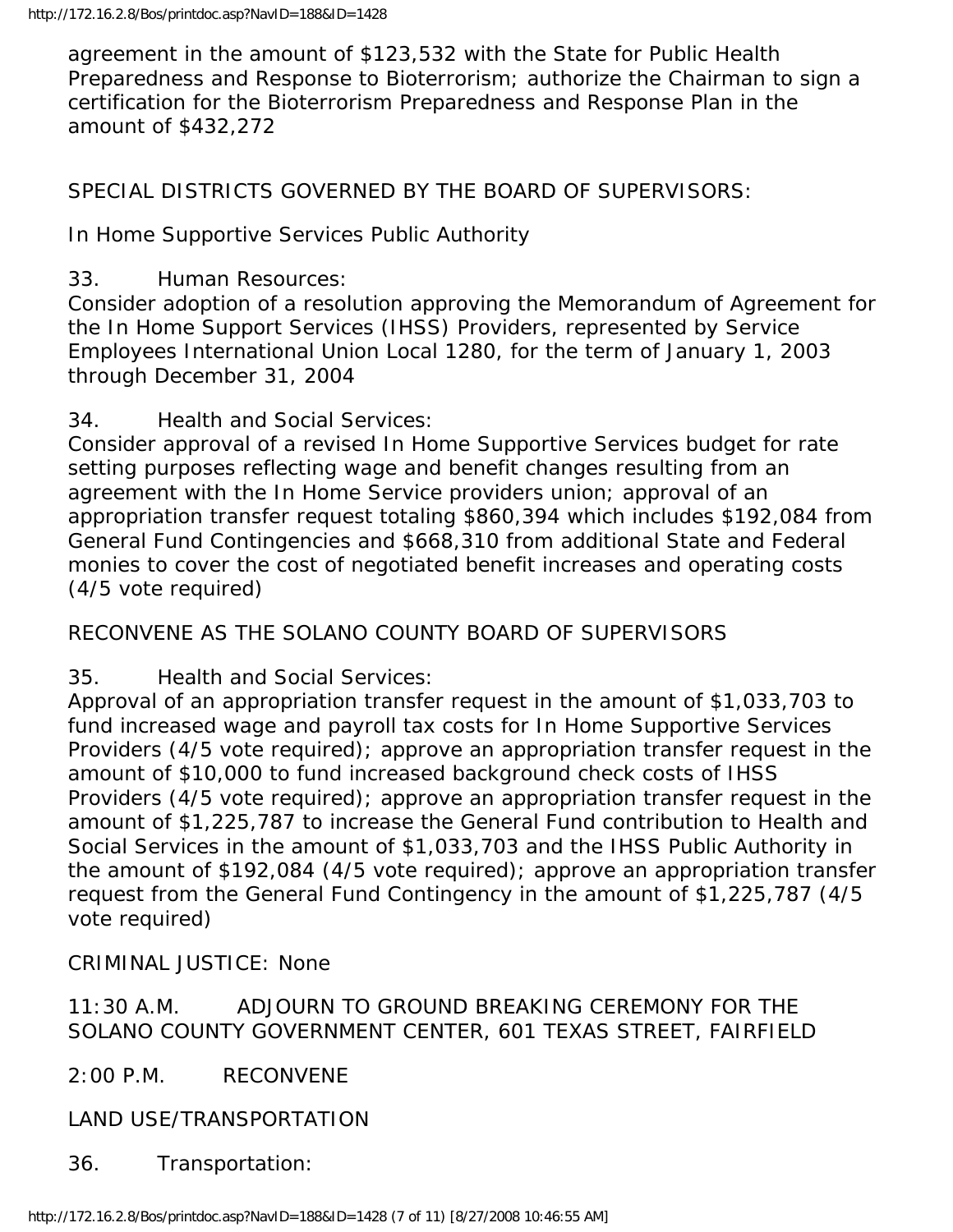Conduct a noticed/published hearing to approve a Resolution of Vacation of portions of Meridian Road near Travis Air Force Base

37. Environmental Management:

A) Conduct a noticed/published hearing to consider Agricultural Preserve Application No. 1330 of Solano Land Trust for property located west of Interstate 680, three miles southwest of Fairfield; adopt the recommended findings, establish an Agricultural Preserve and approve Agricultural Preserve Application No. 1330

B) Conduct a public hearing to consider an appeal of the Planning Commission's decision to approve Use Permit Application No. U-01-31 permitting an agricultural processing facility, utilizing rice straw, for R.H. Dyck, D.B.A. Earthsavers, located at 4862 Jaybee Lane in unincorporated Dixon, ( APN's 0104-050-230 and 260)

C) Consider scheduling Special Meetings of the Board of Supervisors to serve as public forums to create an administrative record regarding the land application of Class B biosolids; confirm March 4, 2003 as the public meeting date when the Board decides whether Class B biosolids can be safely applied in Solano County; approve a General Fund Contingency transfer of \$6,000 to fund costs related to the special meetings (4/5 vote required)

OTHER: None

MISCELLANEOUS ITEMS

38. Appointments/Resignations to Boards and Commissions:

A) Board of Supervisors:

Appointment of John G. Kakacek to the Solano County Airport Land Use Commission/Solano County Aviation Advisory Committee

B) Board of Supervisors:

 Appointment of Donald Bond and reappointment of Rose Moran to the Area Agency on Aging

C) County Counsel:

Appointment of Timothy Egan, Terrance C. Connolly and Tony Vaccarella to the Board of Directors of Suisun Resource Conservation District

4:00 P.M.

39. Board of Supervisors:

Presentation and adoption of a resolution recognizing Solano County employees for years of public service; presentation and adoption of a resolution recognizing Solano County employees for their significant contribution to the success of the new Health and Social Services Building Project and pre-construction process for the Solano County Government Center Project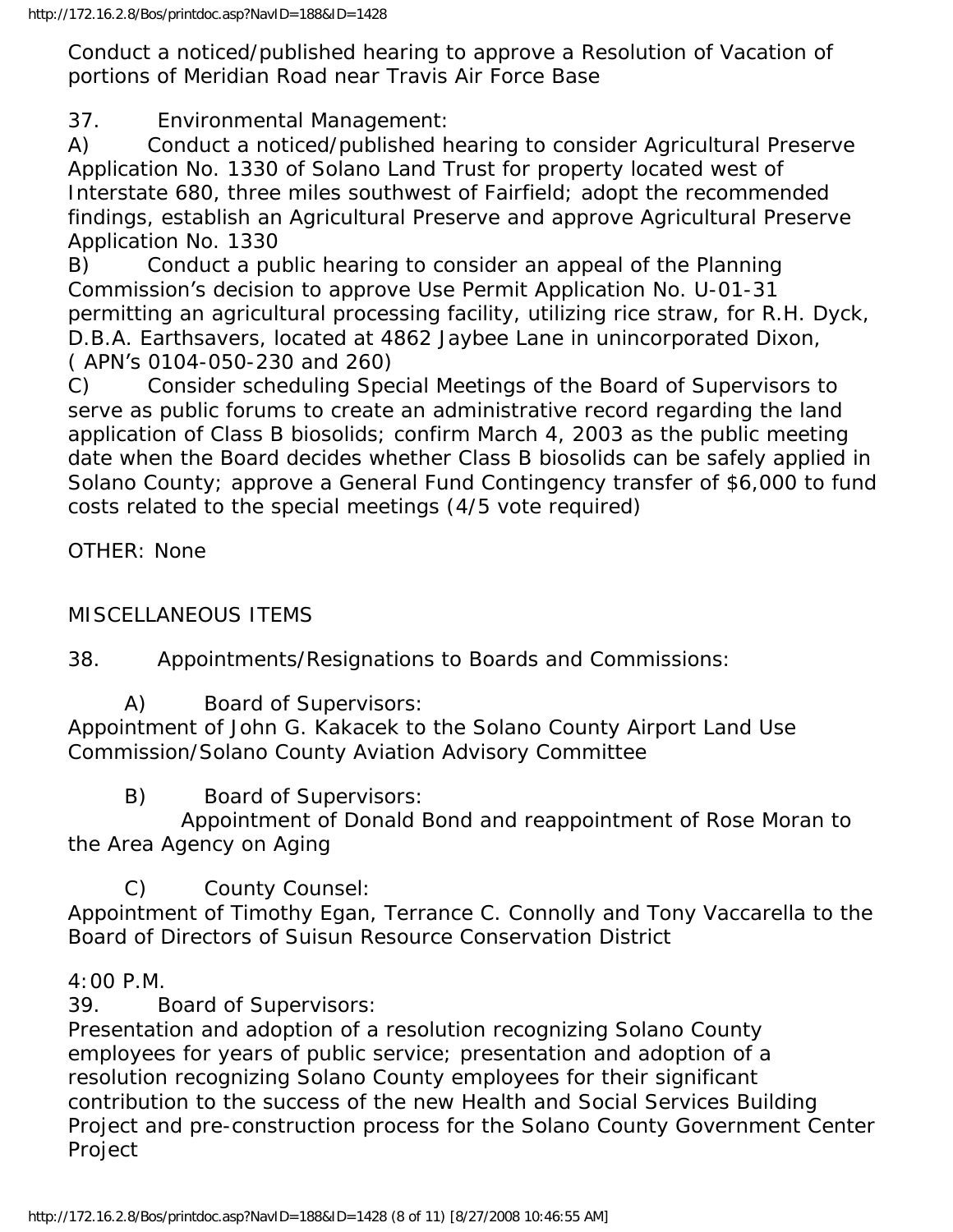Adjourn to recognition reception in the upstairs corridor of the Old County Courthouse

40. Adjourn: Board of Supervisors Meeting of January 7, 2003 MEETING CALENDAR

12/3 9:00 a.m. Board of Supervisors, 580 Texas St., FF 12/3 6:30 p.m. SIDS Advisory Committee, 300 Hospital Dr., Medical Staff Meeting Room, Vallejo 12/3 6:30 p.m. Solano County Children & Families Commission, Health & Human Services Center Multipurpose Rm., 2101 Courage Dr., FF 12/4 9:30 a.m. BAAQMD, 939 Ellis St., San Francisco 12/4 Noon Children's Network, Suisun Community Center, 611 Village Drive, Suisun 12/4 1:30 p.m. ABAG Regional Planning Comm. 12/5 10:00 a.m. Solano County Zoning Administrator, 470 Chadbourne Rd., 2nd Floor, FF 12/5 1:00 p.m. BCDC, S.F. Downtown Center, 425 Market St., San Francisco 12/5 7:00 p.m. Solano County Planning Commission, Board of Supervisors Chambers, 580 Texas St., FF 12/10 9:00 a.m. Board of Supervisors, 580 Texas St., FF 12/10 4:00 p.m. Maternal, Child, and Adolescent Health Advisory Board, 275 Beck Ave., Conf. Rm. 1, FF 12/11 6:00 p.m. Alcohol and Drug Advisory Board, 2101 Courage Dr., FF 12/11 9:00 a.m. Yolo-Solano Air Quality Management District, 1947 Galileo Court, Suite 103, Davis 12/11 6:00 p.m. Solano Transportation Authority Board, Suisun City Hall, 701 Civic Center Blvd., Suisun 12/11 6:15 p.m. Solano County Fair Board of Directors, Administration Building, Solano County Fairgrounds, Vallejo 12/12 1:30 p.m. Emergency Medical Care Committee, 275 Beck Ave., Conf. Rm. 1, FF 12/12 7:00 p.m. Solano County Water Agency, 508 Elmira Rd., Vacaville 12/13 9:00 a.m. Local Task Force for Integrated Waste Management, Fairfield-Suisun Sewer District Office, 1010 Chadbourne Rd., Suisun 12/16 12:00 p.m. Child Abuse Prevention Council, Solano County Office of Education, Waterman Room, 5100 Business Center Dr., FF 12/17 6:00 p.m. Local Mental Health Board, 1745 Enterprise Dr., Bldg. 2, 2nd Floor, Green Conf. Rm., FF 12/18 9:30 a.m. BAAQMD 939 Ellis St., San Francisco 12/18 2:00 p.m. Health & Social Services Subcommittee, Board of Supervisors Chambers, 580 Texas St., FF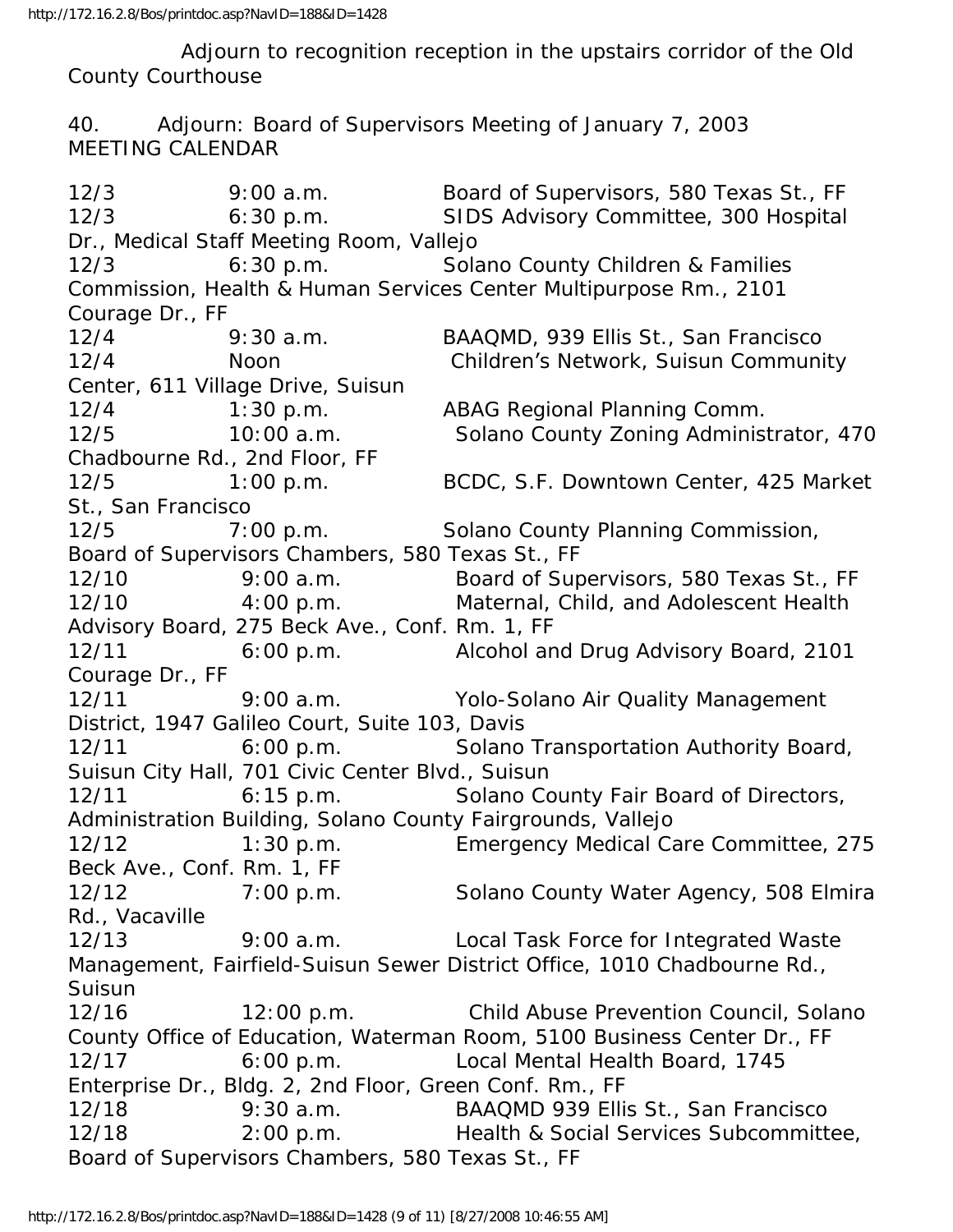12/18 4:00 p.m. Solano County Equal Employment Opportunity Committee, 580 Texas St.,Third Floor CAO Conference Room, FF 12/19 10:00 a.m. Solano County Zoning Administrator, Environmental Management, 470 Chadbourne Rd., 2nd Floor, FF 12/19 1:00 p.m. BCDC, MetroCenter, 101 Eighth St., Oakland 12/19 4:30 p.m. Solano County Community Action Agency Advisory Board, 320 Campus Lane, Suisun 12/19 7:00 p.m. Solano County Planning Commission, Board of Supervisors Chambers, 580 Texas St., FF 12/24 5:30 p.m. Vallejo Sanitation and Flood Control, 555 Santa Clara St., Vallejo 12/26 2:00 p.m. Solano County Child Care Planning Council, Children's Network Conference Room, 2320 Courage Dr., FF 1/2 10:00 a.m. Solano County Zoning Administrator, 470 Chadbourne Rd., 2nd Floor, FF 1/2 1:00 p.m. BCDC, S.F. Downtown Center, 425 Market St., San Francisco 1/2 7:00 p.m. Solano County Planning Commission, Board of Supervisors Chambers, 580 Texas St., FF 1/6 10:00 a.m. LAFCO, Board of Supervisors Chambers, 580 Texas St., FF 1/7 9:00 a.m. Board of Supervisors, 580 Texas St., FF 1/7 6:30 p.m. SIDS Advisory Committee, 300 Hospital Dr., Medical Staff Meeting Room, Vallejo 1/7 6:30 p.m. Solano County Children & Families Commission, Health & Human Services Center Multipurpose Rm., 2101 Courage Dr., FF 1/8 Noon Children's Network, Suisun Community Center, 611 Village Drive, Suisun 1/8 6:00 p.m. Alcohol and Drug Advisory Board, 2101 Courage Dr., FF 1/8 9:00 a.m. Yolo-Solano Air Quality Management District, 1947 Galileo Court, Suite 103, Davis 1/8 6:00 p.m. Solano Transportation Authority Board, Suisun City Hall, 701 Civic Center Blvd., Suisun 1/8 6:15 p.m. Solano County Fair Board of Directors, Administration Building, Solano County Fairgrounds, Vallejo 1/9 1:30 p.m. Emergency Medical Care Committee, 275 Beck Ave., Conf. Rm. 1, FF 1/9 7:00 p.m. Solano County Aviation Advisory Commission/Airport Land Use Commission, Nut Tree Airport, Vacaville 1/9 7:00 p.m. Solano County Water Agency, 508 Elmira Rd., Vacaville 1/9 7:00 p.m. Solano County Park and Recreation Commission,